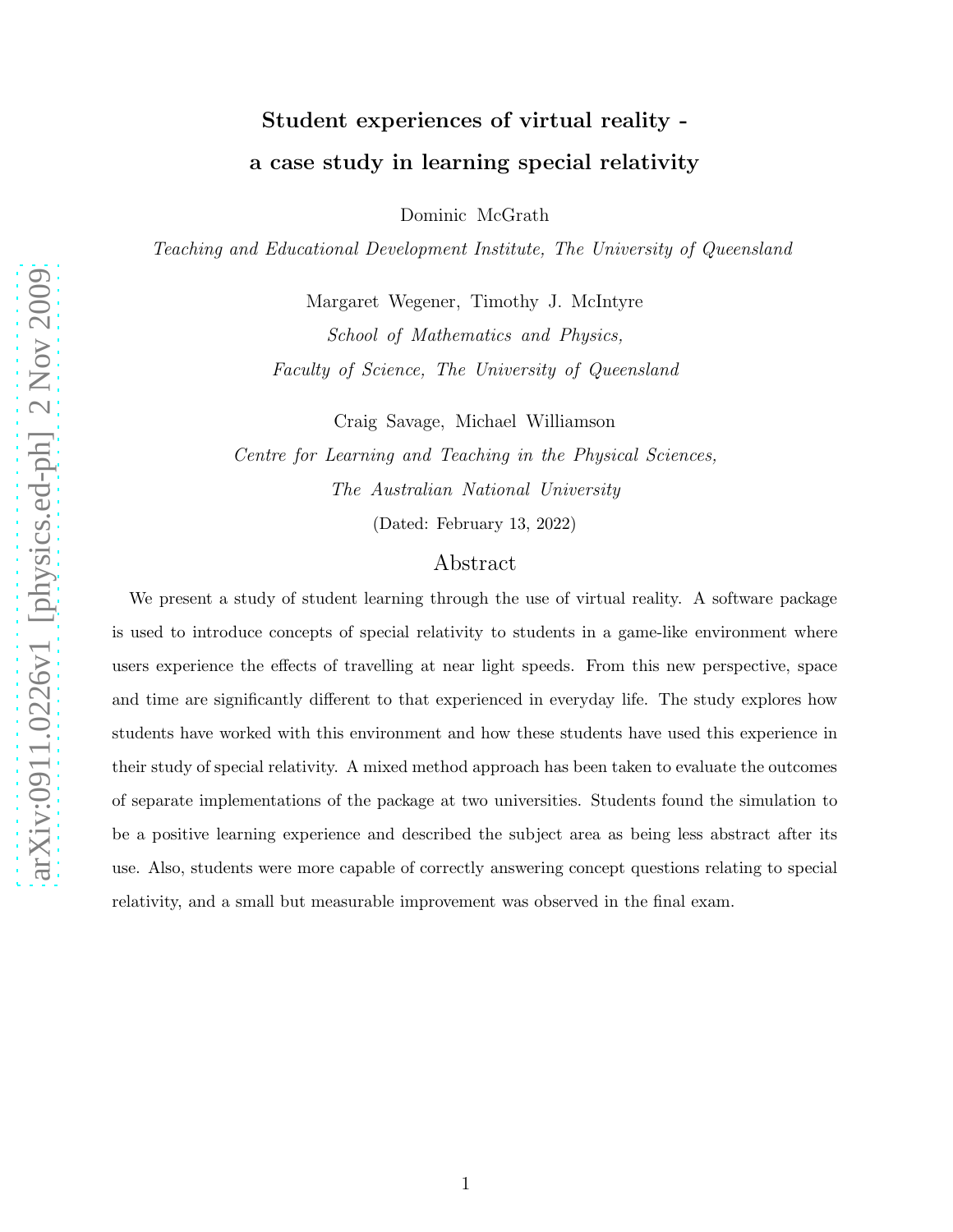# I. INTRODUCTION

Abstract physics is concerned with the development and analysis of conceptual models of physics, exploring the consequences of theory. The aims of any course introducing an abstract physics topic to students include exciting the students about the subject area, providing a rationale for abstract models, and developing abstract thinking abilities. However many students undertake a surface learning approach<sup>[1](#page-14-0)</sup>, focusing on developing the ability to manipulate formulas in place of developing understanding of abstract principles. "I guess it is all mathematical formulas . . . and we're just like: OK, I don't understand just sub in the things and we'll get the answers right" (Student focus group, 2008). While this approach may enable students to achieve satisfactory results in an assessment task, these students have learnt little to support future study.

A widely-used introduction to abstract physics is the study of special relativity; it is fundamentally and mathematically simple, popular and provides access to a fundamentally different understanding of time and space. It is acknowledged, though, that many students fail to develop understanding of fundamental concepts in special relativity even after ad-vanced instruction<sup>[2](#page-14-1)</sup>. The problem is easily identified: "It's very bizarre and goes against what you know from real life, so it is very hard to grasp" (Student focus group, 2008). Understanding relativity requires one to accept that there is less that is absolute than was once believed and to accept a model of time and space that is strange and unfamiliar<sup>[3](#page-14-2)</sup>. As such, modifying everyday concepts of motion, time and space to develop accurate constructs of the theory of special relativity is extraordinarily difficult<sup>[4](#page-15-0)[,5](#page-15-1)</sup>.

Previously published work describes common conceptual difficulties and misunderstand-ings, and activities to address these issues. Mermin<sup>[3](#page-14-2)</sup> and Scherr<sup>[2](#page-14-1)</sup> describe courses developed from research and experience; these courses support students' learning and avoid common pitfalls. Ideas and recommendations for how and what special relativity should be taught in introductory courses have been featured in this journal<sup>[6](#page-15-2)[,7](#page-15-3)[,8](#page-15-4)[,9](#page-15-5)</sup>.

One avenue for student learning is laboratory work. However, experiments that support the study of special relativity are limited because the effects of special relativity only become significant at near light speeds. Experiments have been developed to verify length contraction and time dilation by examining particles moving at near light speed<sup>[10](#page-15-6)[,11](#page-15-7)[,12](#page-15-8)</sup>. These experiments provide evidence to aid students' acceptance of special relativity but they use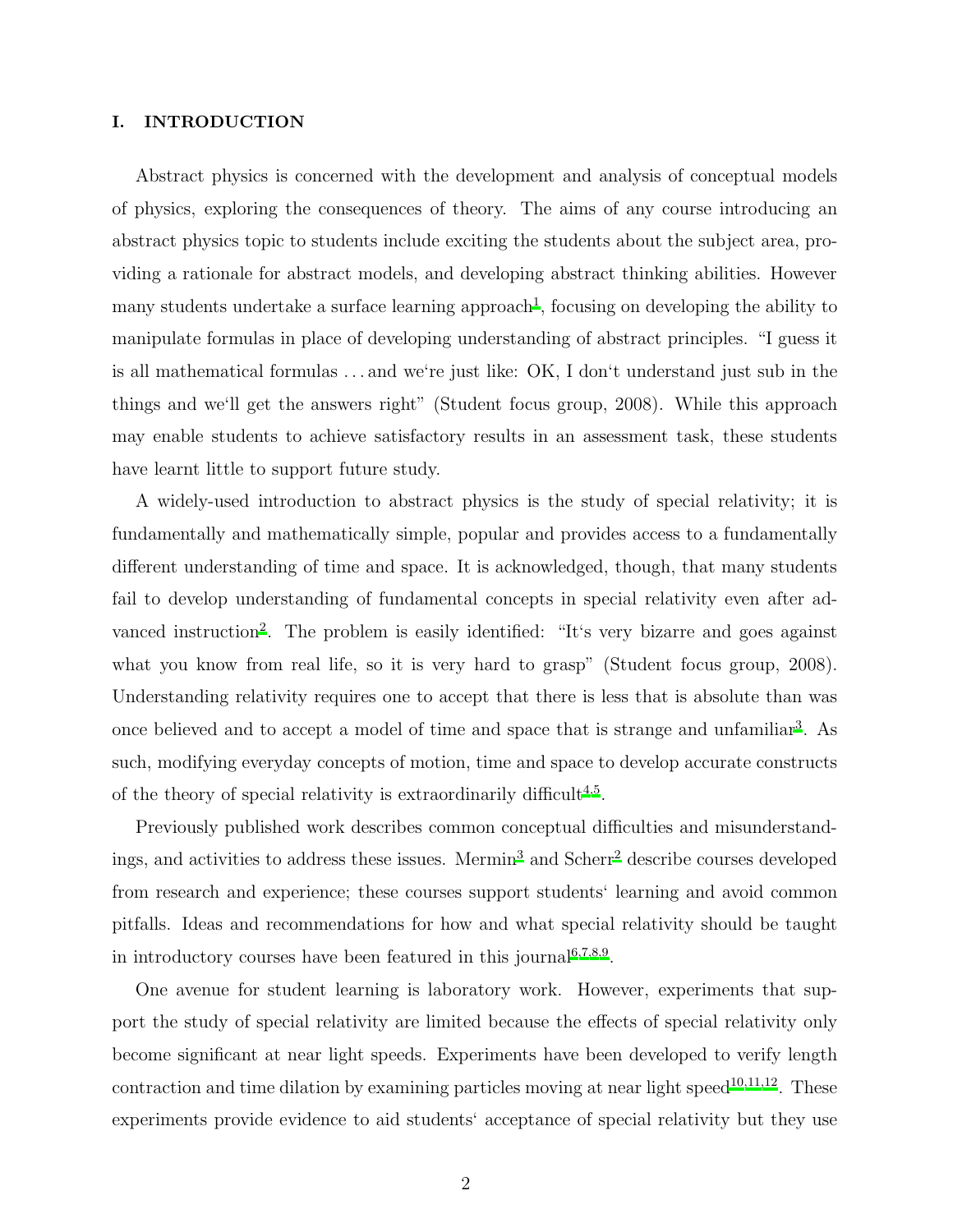a heavily guided approach to ensure the collection of appropriate data for verification. This approach is limited in its opportunities for student-led exploration of the concepts of special relativity.

A viable alternative is the development of visualisations and simulations to aid conceptual understanding of special relativity through imagery and virtual experiences. Gamow's sto-ries of Mr Tompkins in Wonderland<sup>[13](#page-15-9)</sup> provide vivid descriptions of a relativistic world. More recently, computer-generated images and video that provide accurate imagery of motion at near light speed have been developed, for example, the work of Wieskopf et  $al^{14}$  $al^{14}$  $al^{14}$ . Taylor<sup>[15](#page-15-11)</sup> describes an educational implementation of several special relativity simulations, including a wire-frame three-dimensional simulation identifying visual effects of special relativity, and a model of a two-dimensional world featuring clocks. Taylor's two-dimensional simulation featured associated space-time diagrams, enabling exploration and connection between multiple representations of space and time. Belloniet  $al^{16}$  $al^{16}$  $al^{16}$  developed physlet simulations based on Scherr's activities. Carr et  $al^{17}$  $al^{17}$  $al^{17}$  have worked on developing serious games employing the effects of special relativity. Recent technological advances enabled Savage et  $al^{18}$  $al^{18}$  $al^{18}$  to develop a virtual reality simulation, Real Time Relativity (RTR), modelling the visual, spatial and temporal effects of special relativity. This software was implemented on easily available technology (personal computer with programmable graphics card) to provide the opportunity for new approaches to learning special relativity.

This paper describes the implementation and evaluation of RTR and associated learning activities as performed iteratively over four semesters. The study builds on an earlier smaller scale study<sup>[18](#page-15-14)</sup> by accessing an expanded student cohort from two research-intensive institutions. The Australian National University (ANU) attracts students from around the country while students of The University of Queensland (UQ) tend to originate from the state of Queensland and from Asia. At these universities RTR has been embedded in first year physics courses where special relativity and quantum mechanics serve as an introduction to abstract physics. An important aspect of this approach is enabling students to recognise the value of abstract physics and develop a desire as well as a basis for further physics study.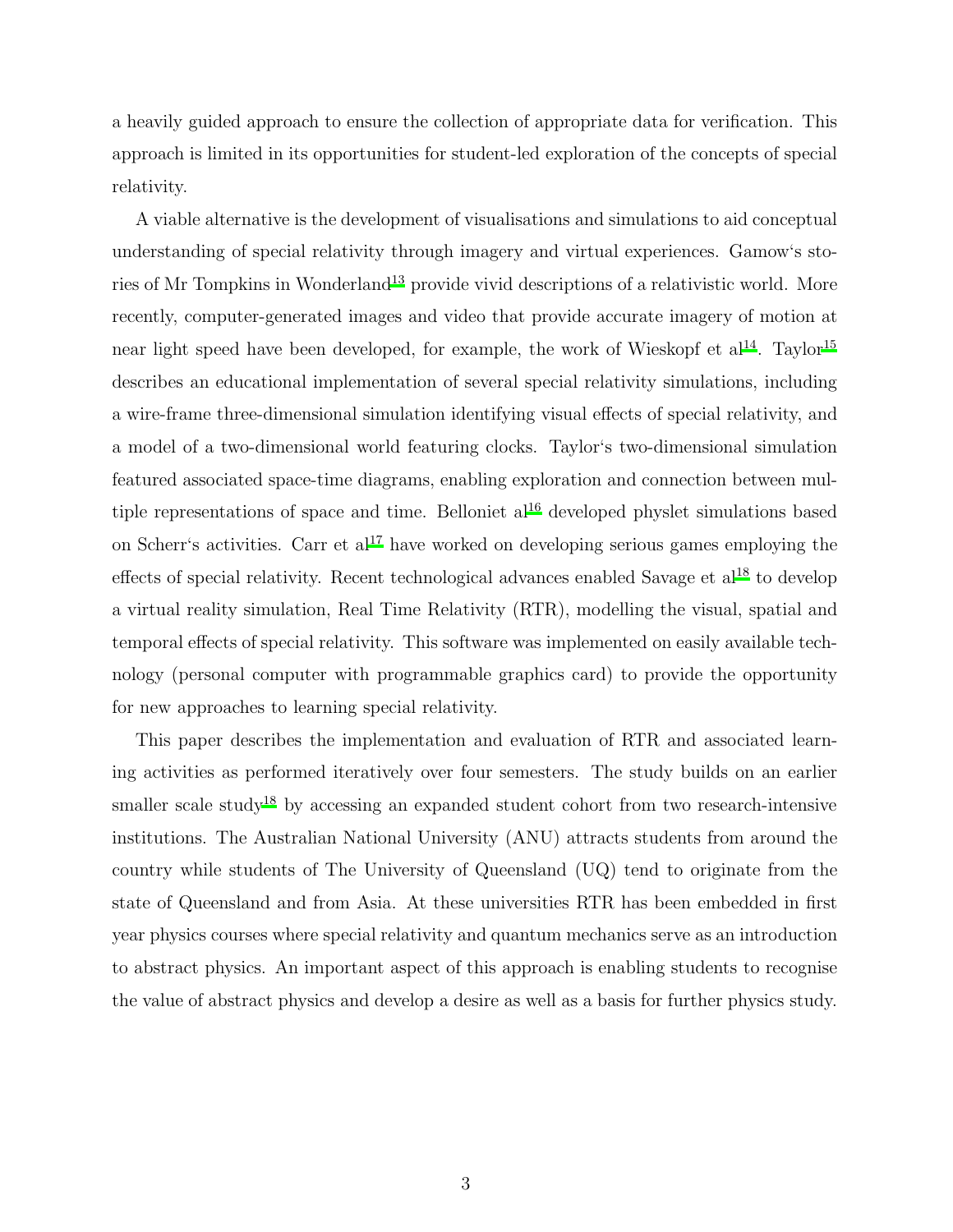### II. IMPLEMENTATION

The study began by using the existing version of RTR to form the basis of a laboratory activity at both participating institutions. Laboratory classes were chosen as they are the traditional setting for interaction and experimentation in physics courses. Laboratory experiences aim to provide students with concrete meaning, experience and representation to underpin theoretical understandings. Laboratory sessions enable groups of students to actively and collaboratively explore phenomenon to develop, test and utilise theory. Also, from a pragmatic perspective, the computers required to run RTR were most readily available in the teaching laboratories.

The RTR software simulates the visual effects that become apparent when travelling at near light speed. Users participate in a game-like world, with control over their motion and direction of view. Scenarios include environments consisting of clocks, planets and abstract shapes. Some effects can be disabled in order to focus on particular concepts and also to allow the user to become accustomed to navigation controls and the scenarios; otherwise the visual experience of the user is extremely accurate. The previous study had identified some difficulties with the navigational aspects of the software and this was addressed during the early stages of this implementation<sup>[18](#page-15-14)</sup>. Updated scenarios were also made available to the students. Sample screen images are shown in Figure [1.](#page-3-0)



FIG. 1: Sample screen shots from the RTR software. (a) Cityscape scenario at zero relative velocity; (b) Moving through the cityscape at 0.866 times the speed of light.

<span id="page-3-0"></span>RTR was used by students in three-hour laboratory sessions. These classes contained small groups of students working in pairs. At ANU, students completed the experiment in parallel with a lecture series on special relativity. At UQ, the laboratory was part of a series of experiments that students completed on a rotational basis throughout the semester.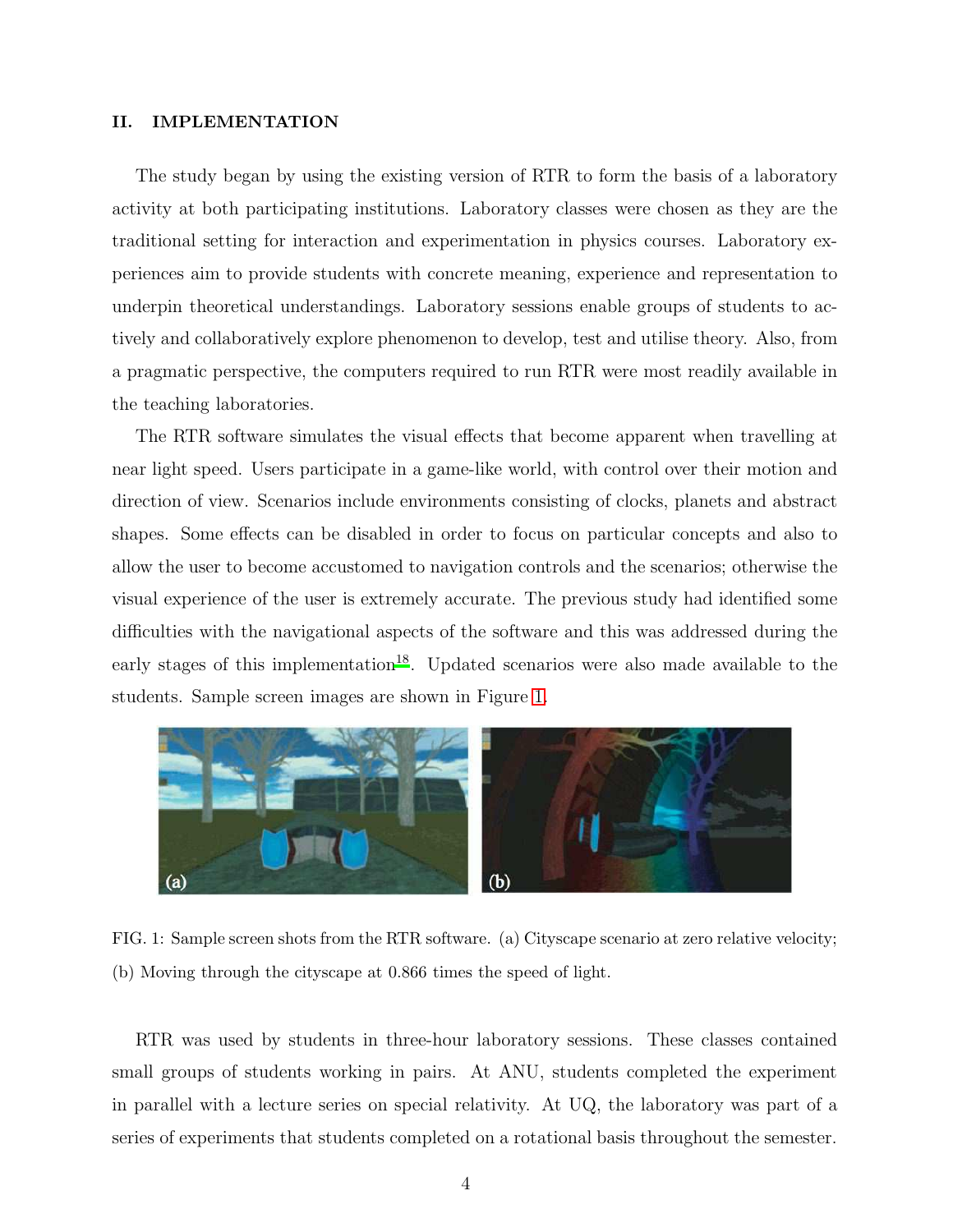Hence students may have attempted the experiment before, during or after the lecture and tutorial series on special relativity. Students at each institution were expected to prepare for the laboratory learning activity by reviewing materials available in textbooks and online in video and text formats, and to complete a series of preliminary questions. On arrival, the responses were checked by tutors, who were also available to provide guidance throughout the session.

The learning activities associated with RTR moved students through various stages, to manage the cognitive load and encourage exploration. Initially students were encouraged to familiarise themselves with the interface and environment of RTR - exploring the various scenarios and controls available. Secondly, students were required to use RTR to connect selected theories and phenomena of special relativity and of the finite speed of light to their observations. In this stage students' concepts were challenged and refined through comparison with observations and experiments in RTR. Finally students had to apply their understanding to develop and carry out an experiment to verify the mathematical formulation of time dilation, an effect of special relativity. Throughout these learning activities students worked collaboratively, negotiating meaning and practice. Working in an essentially visual desktop virtual reality, students were required to keep a log book record of their work in a visual manner, demonstrating the connections they made between abstract theory and visual effects. The log books were collected at the end of the session and assessed against the students' ability to demonstrate their understanding of the topics.

Data about the student learning experiences was collected throughout 2008 and 2009, in Semester II at ANU and in Semester I and II at UQ. The study over this time involved more than 300 students (out of the 420 students enrolled in the relevant courses). Students participating in this research were from a variety of disciplines, mainly Engineering and Science, studying physics at first year university level. For some students the course undertaken was required within an Engineering program.

Data collection targeted user confidence, self-efficacy and attitudes to physics, special relativity and technology, as well as level of performance on assessment tasks, and how students were learning. A variety of methods were used. Before and after completing their laboratory session, participants responded to closed and open survey questions, completed confidence logs<sup>[19](#page-16-0)</sup> and were administered concept-based multi-choice tests. In the concept tests, to avoid repetition effects and bias, sets of questions randomly assigned as pre-laboratory and post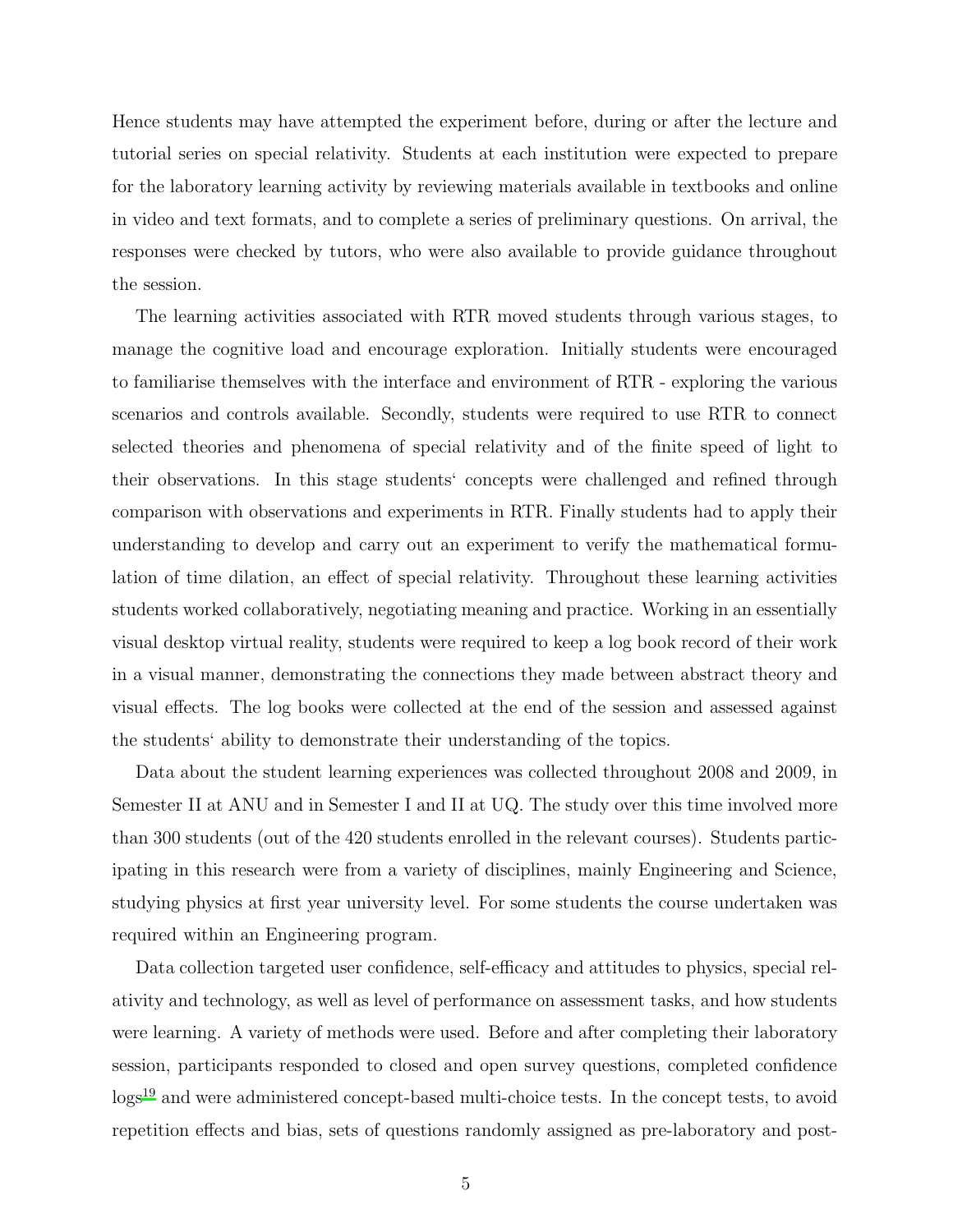laboratory were used. Survey questions probed beliefs of space and time which should be challenged by the study of special relativity. Randomly selected student groups were observed working in the laboratory, and informally interviewed when clarification was required. Student focus groups reviewed the role of the laboraory activity in their learning, and preliminary survey findings. Students were administered an online survey at the completion of their series of special relativity lectures and tutorials when approximately half the class had used RTR. Randomly-selected student laboratory work was reviewed. Performance on the final examination was compared for students who had completed RTR activities and those who had not.

#### III. RESULTS

We present the results of the study below, divided into sections on students' perceptions of the learning activities, learning outcomes based on concept tests and exam results, and the nature of the learning process.

#### A. Student Attitudes

A pre-laboratory survey probed students' attitudes and views of themselves in relation to their ability in understanding special relativity and their interests in using simulations as a learning tool. The results are shown in Table [I,](#page-6-0) divided into responses from ANU and UQ cohorts. As expected, students indicated that they perceived special relativity as being a more abstract area of physics based on their previous experiences. There was a fairly neutral response to students' beliefs about their understanding of special relativity. UQ students rated slightly lower in this question, which may have been influenced by the rotational nature of the laboratory experiments in which some students attempted the experiment before the lecture series. UQ students were also more likely to believe that they could mechanically apply the equations of special relativity without having a good understanding of the associated physics.

Students were queried about their interests in using computers for learning and, in particular, their desire to use computer simulations to illustrate concepts in physics. The positive outcomes indicated that both institutions could consider using more simulations in their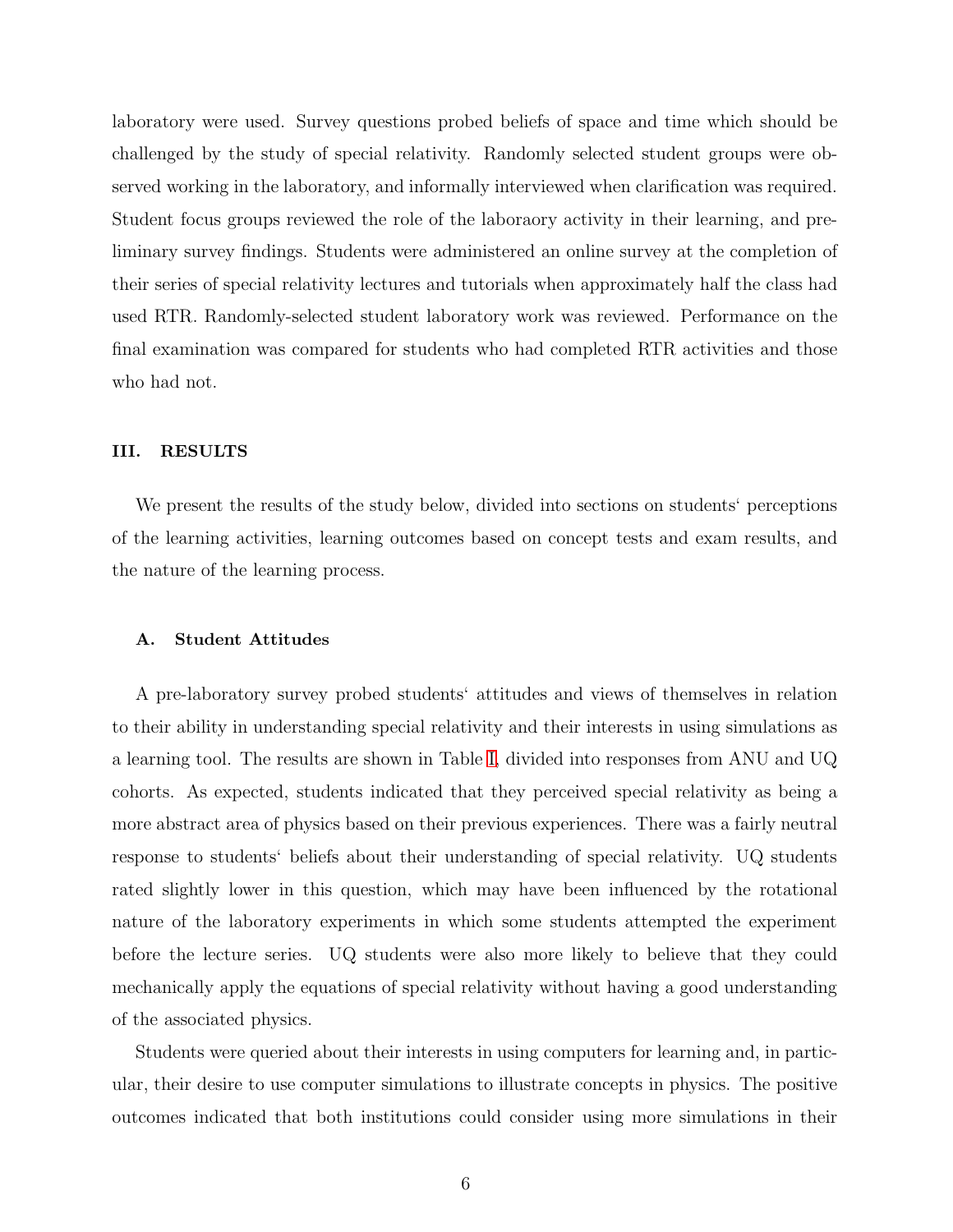| <b>Pre-laboratory Question</b>                                               | ANU |  | UQ                                                                                                         |  |
|------------------------------------------------------------------------------|-----|--|------------------------------------------------------------------------------------------------------------|--|
|                                                                              |     |  | Mean SD Mean SD                                                                                            |  |
| Special relativity is more abstract than other areas of physics.             |     |  |                                                                                                            |  |
| I have a good understanding of special relativity.                           |     |  | $\begin{array}{ccc c} 3.6 & 1.1 & 3.9 & 0.9 \\ 3.2 & 0.8 & 2.9 & 0.9 \\ 2.6 & 0.8 & 3.1 & 1.0 \end{array}$ |  |
| I can use the formulae for special relativity but do not understand why they |     |  |                                                                                                            |  |
| work.                                                                        |     |  |                                                                                                            |  |
| I enjoy trying new things on a computer.                                     |     |  | 4.0 0.8 3.9 0.9<br>4.1 0.8 4.0 0.8                                                                         |  |
| If find simulations are an effective way to learn.                           |     |  |                                                                                                            |  |

<span id="page-6-0"></span>TABLE I: Means and Standard Deviations for Pre-Laboratory Survey Results. Responses scored 1: Strongly disagree, 2: Disagree, 3: Neutral, 4: Agree and 5: Strongly agree. SD the standard deviation. Sample sizes were 31 at ANU and 146 at UQ. A 95% confidence interval for the error in the means is less than 0.3 for all ANU values and 0.2 for all UQ values.

undergraduate courses.

A post-laboratory survey was completed by each student immediately after the learning activity. The results of this survey are shown in Table [II.](#page-7-0) Students left the laboratory clearly interested in special relativity and with a desire to learn more about the topic. This was consistent with the earlier findings<sup>[18](#page-15-14)</sup>. Students also indicated that the simulation was more fun than other experiments; this might relate to the game-like nature of the simulation. ANU students indicated an interest in making further use of the RTR software in their own time; this motivation was not nearly as strong amongst the UQ students. The post-laboratory survey included a final response section for open comments. Although this was utilised by only about 15% of respondents, of these, considerable numbers identified the activity as fun (20% ANU, 48% UQ) and helpful for understanding and learning (60% ANU, 14% UQ).

Students were asked to complete Confidence Logs immediately before and after the laboratory activities. Students rated their own confidence with regards to various aspects of special relativity on a scale ranging from no confidence to very confident<sup>[19](#page-16-0)</sup>. Students' confidence ratings immediately prior to and immediately after completion of RTR laboratory activities were compared (using a paired t-test to test the hypothesis of no improvement in confidence for each aspect). The results, shown in Table [III,](#page-8-0) indicate that the groups of students at each university increased in confidence in all the aspects of special relativity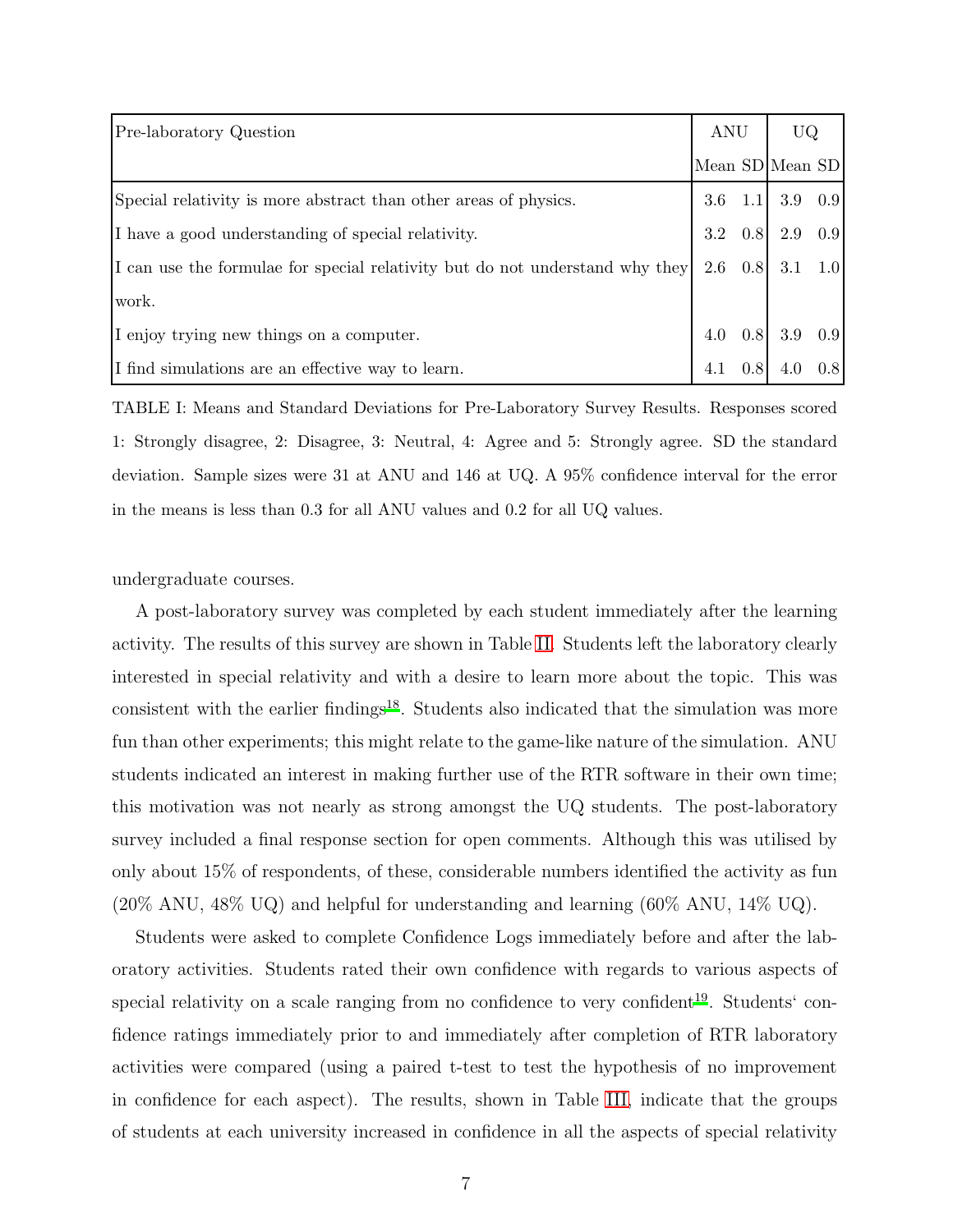| Post-laboratory Question                                                     | <b>ANU</b>      |  | UQ              |  |
|------------------------------------------------------------------------------|-----------------|--|-----------------|--|
|                                                                              |                 |  | Mean SD Mean SD |  |
| If would like to learn more about special relativity.                        | 4.3 0.7         |  | 3.7 $1.0$       |  |
| I would be interested in using the Real Time Relativity software in my own   | $3.6 \quad 0.7$ |  | $3.0 \quad 1.1$ |  |
| time.                                                                        |                 |  |                 |  |
| In other experiments it was easier to connect the theory to what I observed. | $2.9$ 1.1       |  | $3.1 \quad 1.1$ |  |
| Using a relativity simulation is more fun than the other experiments.        |                 |  | 3.7 0.8 3.5 1.0 |  |
| If learnt more from this experiment than most others.                        | $3.3 \quad 0.9$ |  | 3.4 $1.0$       |  |
| If would like to use more simulations in my studies.                         | 3.7 0.7         |  | 3.6 $1.0$       |  |
| If found this to be an interesting experiment.                               | 4.0             |  | $0.6$ 3.9 0.8   |  |

<span id="page-7-0"></span>TABLE II: Means and Standard Deviations for Post-Activity Survey Results. Responses scored 1: Strongly disagree, 2: Disagree, 3: Neutral, 4: Agree and 5: Strongly agree. SD the standard deviation. Sample sizes were 31 at ANU and 175 at UQ. A 95% confidence interval for the error in the means is less than 0.3 for all ANU values and 0.2 for all UQ values.

that were measured. While indications of improved student confidence do not directly imply improvements in learning, they do indicate a change in students' perceptions, understandings and affective connection to a topic, which can flow on to improvements in learning. A notable outlier in confidence development for UQ students was length contraction, an effect that is traditionally demonstrated in one or two dimensions and is quantified by a relatively simple mathematical formula. RTR demonstrates length contraction in three dimensions, with the added complexities of other visual effects, challenging students to make complex connections between length contraction and other effects of special relativity.

One goal of the study was to provide a learning environment which presents special relativity in a less abstract way. Studies indicate that students perceive a topic area as abstract when it is presented as a mathematical model without meaning, application or connection to the physical world. RTR provides a visual model to accompany the mathematical models of special relativity. The connection of special relativity to the normal human scale is made explicit as students experience relativistic effects at virtual speeds approaching that of light. Through these experiences students identify special relativity as less abstract: "It (special relativity) seemed more abstract without the prac" (student Focus Group, 2008).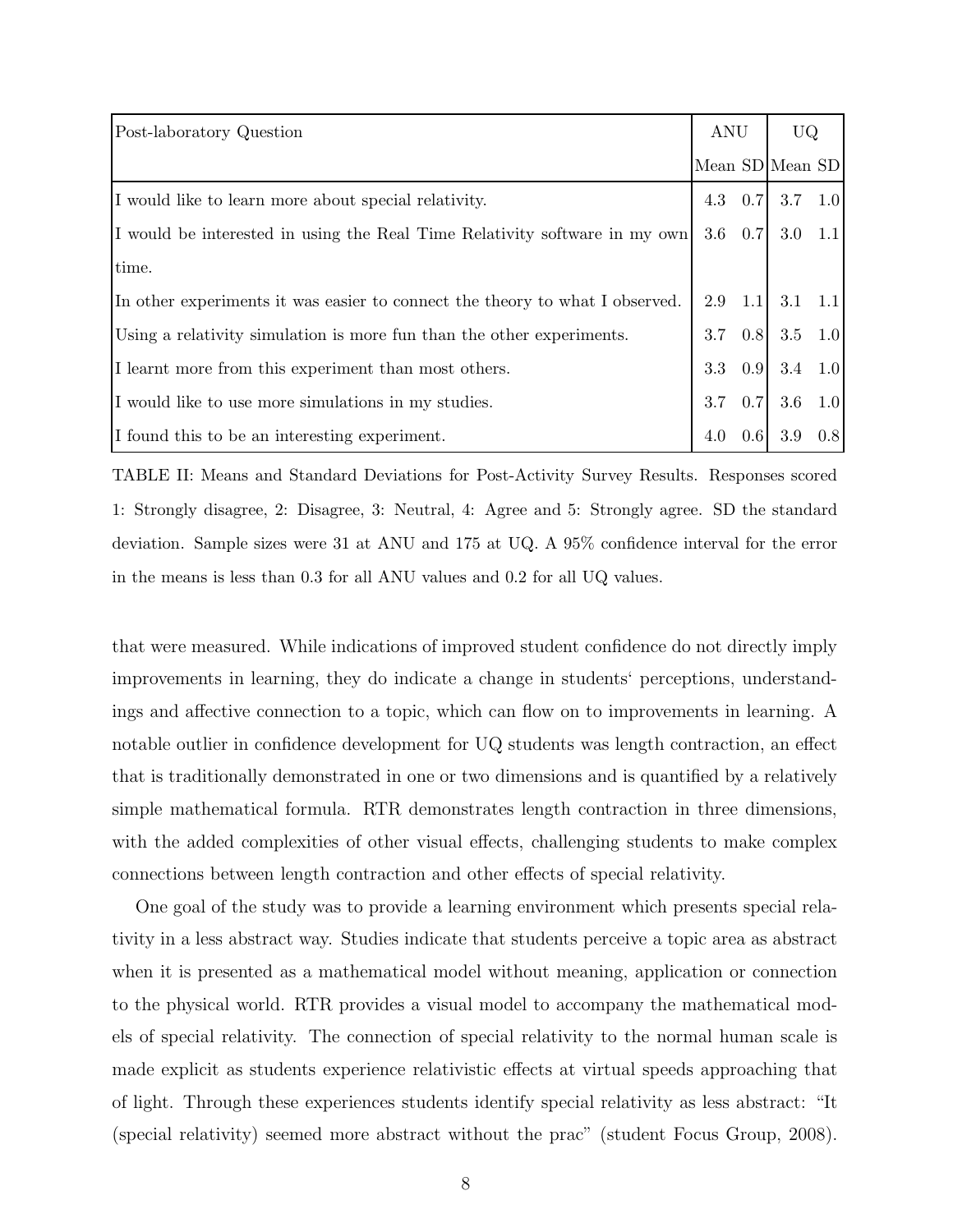| Task                                                                                             | ANU                                    | UQ.                                                                                                                                                                                                                           |
|--------------------------------------------------------------------------------------------------|----------------------------------------|-------------------------------------------------------------------------------------------------------------------------------------------------------------------------------------------------------------------------------|
| Explain the theory of special relativity to someone who isn't studying physics $ 1.0\%  < 0.1\%$ |                                        |                                                                                                                                                                                                                               |
| Apply aspects of the theory of special relativity to solve problems                              | $\Big \text{<}0.1\%\Big \text{<}0.1\%$ |                                                                                                                                                                                                                               |
| Calculate the length contraction of a moving object given a relative velocity                    |                                        | $0.9\%$ <3\% \right\} <3\% \right\} \right\} \right\} \right\} \right\} \right\} \right\} \right\} \right\} \right\} \right\} \right\} \right\} \right\} \right\} \right\} \right\} \right\} \right\} \right\} \right\} \righ |
| Predict the change in colour of an object moving at near light speed                             |                                        | $0.1\%$ < 0.1%                                                                                                                                                                                                                |
| Describe the observed changes in shape of an object moving at high speed                         |                                        | $ <\!\!0.1\% <\!\!0.1\%$                                                                                                                                                                                                      |

<span id="page-8-0"></span>TABLE III: Students' self-assessment of confidence level for specific tasks. The numbers show the probability of no improvement in confidence (measured by paired t-test) after completing the RTR exercise. Sample sizes were n=148 at ANU and 30 at UQ.

The online survey also provides evidence of this change - see Figure [2.](#page-8-1) Students who had used RTR, compared with those who hadn't, were less likely to identify special relativity as being more abstract than most topics in physics; some even perceived it as less abstract than most physics topics (online survey).



<span id="page-8-1"></span>FIG. 2: Results from an on-line survey of students on the abstractness of special relativity. (ANU Semester II, 2008,  $n = 54$ )

# B. Learning Outcomes

Whilst students' perceptions of their level of learning are important in judging the effectiveness of a teaching innovation, it is (at least) equally important to examine the learning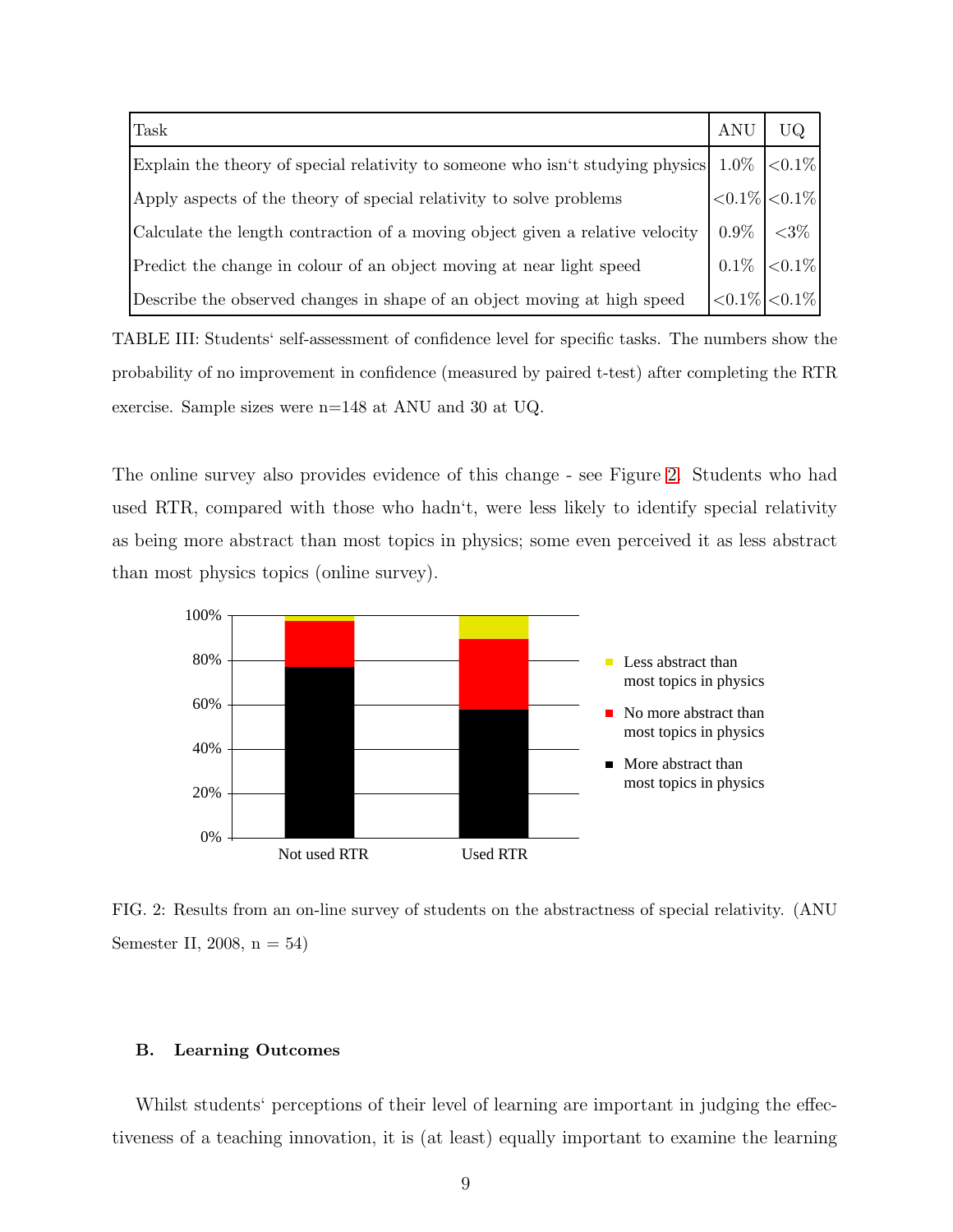outcomes based on independent testing. To achieve this, students were presented with a short concept test before and after the RTR activity aimed at exploring their level of understanding of topics related to special relativity. The tests consisted of a set of belief statements requiring students to express their level of agreement or disagreement. The results of selected questions from the test are shown in Figure 3. The questions are divided into those where the statements are true (upper half) and those that are false (lower half).

Performance on these concept questions generally improved across a broad range of topics, showing an overall trend towards a deeper understanding of special relativity. In particular, questions concerning time dilation and simultaneity showed significant increased understanding  $(p<0.05)$ . The improvement in time dilation was expected as time dilation is a specific focus for verification in the laboratory activities. The improvements in regard to simultaneity were unexpected as simultaneity was not an explicit focus for activities undertaken. Not all concept questions asked resulted in useful outcomes. In some cases, concepts were well understood prior to the laboratory activity, resulting in only an insignificant change in understanding. (These have not been included here.) In other cases, responses on less well understood topics showed no significant improvement - for example, the question on the existence of a correct order of events shown in Figure [3.](#page-10-0) The response rate of just under 60% with a small cohort provided results that are statistically significant to within 5% probability. Further research with a larger cohort and smaller question base may provide more conclusive data to substantiate the trends observed here.

Student learning reflected the visual nature of RTR. This was indicated by feedback during focus groups held at the end of semester and in open-ended survey questions. Students reported gaining "an ability to visualise relativistic effects which make it easy to apply theory " (Student focus group, 2008), that "it was much easier to learn the concepts (ALL concepts) of relativity when it is seen visually" (open survey response), and "it helped a lot with understanding because you could visualise something, that you have no experience of visualising in real life" (open survey response). These responses were reinforced when students explained how they approached problems in terms of visual models and examples from their experiences in RTR. "When we did the lab in here it reinforced all the ideas and also made it clearer – Oh this is what happens you can visualise it 'cause it is not something you can see every day" (Student focus group, 2008).

Students at UQ were randomly assigned either to a group that completed the RTR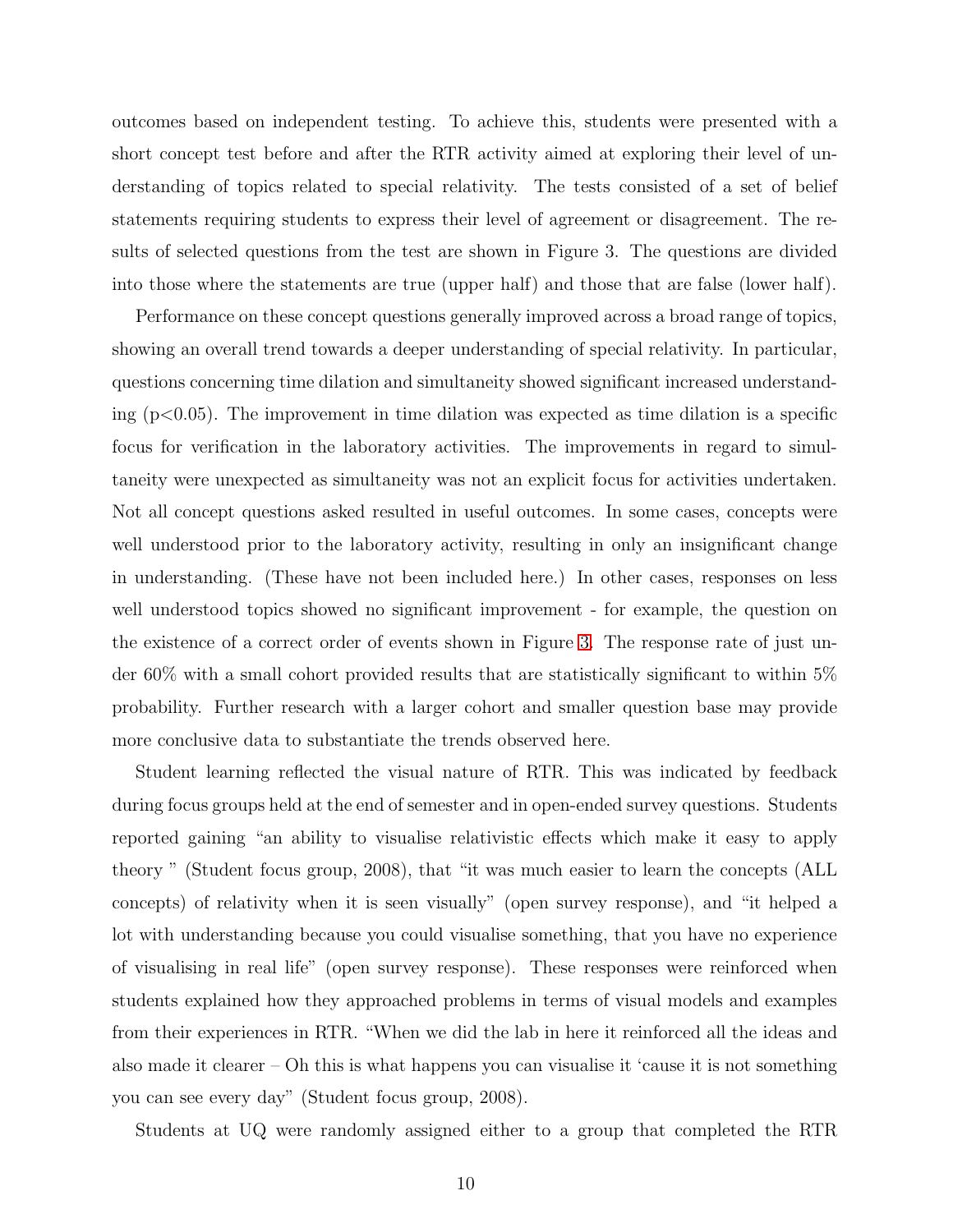

<span id="page-10-0"></span>FIG. 3: Average of student responses to statements before and after the RTR activity. Responses scored 1: Strongly disagree, 2: Disagree, 3: Neutral, 4: Agree and 5: Strongly agree. (UQ Semester I, 2009, n=28)

experiment  $(n=134)$  or a control group who did not do the RTR experiment  $(n=51)$  due to the rotational structure of the laboratory sessions. For these two groups, responses on the final exam were compared. The final exam question on relativity was prepared and marked external to this study and was based on material presented in three one hour lectures and one tutorial session. Students were expected to conduct at least six hours of further independent study. It was found that students who completed the RTR experiment performed better on the special relativity question. More students in the RTR group performed at a higher standard than those who had not been assigned to undertake the RTR activities. While the effect size was small (Cohen's  $d = 0.33$ ), the effect was statistically significant (p<0.05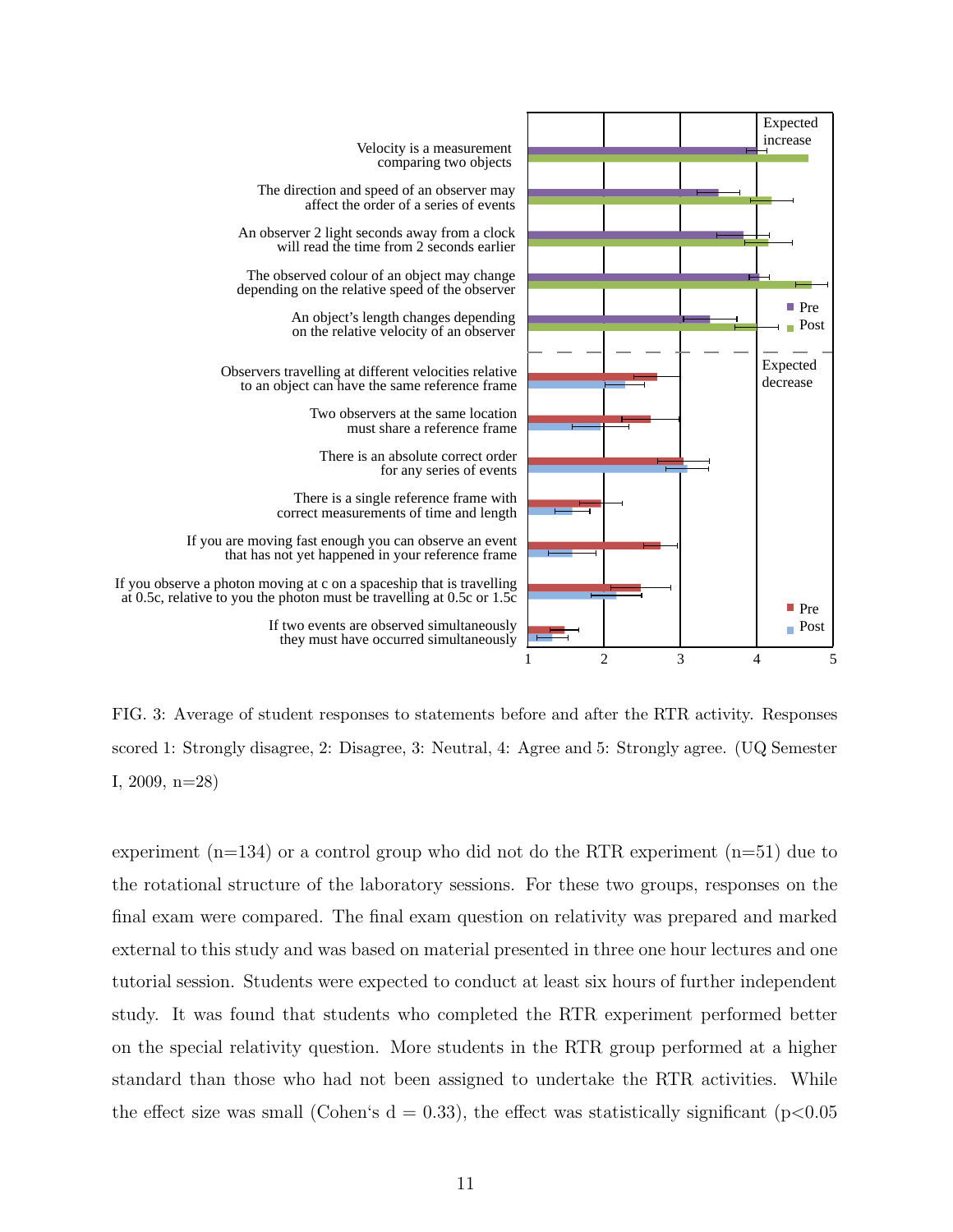by unpaired t-test). A review of the exam papers did not reveal any significant difference in approach between these groups. Students who completed the RTR experiment were also found to have performed better on a question relating to quantum mechanics but no correlations were found with other topics.

### C. Nature of Learning

Responses to post-laboratory open questions about what and how students learned were classified using categories derived from the student responses. The classifications were reviewed and discussed by two members of the research team until consensus was reached. Students identified the most interesting aspect of the RTR experiment to be exploring an individual effect or a selected group of effects of special relativity (68% ANU students, 80% UQ students). Students learned about these effects through "doing" or travelling in RTR (20% ANU, 45% UQ), "observing" including seeing or watching (50% ANU, 36% UQ), tutor-led discussion (10% ANU, 10% UQ) and reading supplementary material (20% ANU, 7% UQ), demonstrating a predominantly active approach to learning, as shown in Figure [4.](#page-12-0) At least 70% of responses from students at both institutions could be classified as typical descriptions of students undertaking hands-on experimental work. Thus virtual reality can be seen to be providing learning opportunities equivalent to other laboratory activities. Students also identified value in the active, student-led approach. For example: "The section where you had to design an experiment about time dilation was useful ... you had to design and you weren't just told what to do" (Student focus group, 2008). Students also explicitly identified discussions with their laboratory partners as a way in which they learned.

Observations of student interaction during the laboratory sessions yielded further insights into the learning process. Students developed deeper understanding by negotiating the theoretical justification for their observations and challenging inaccurate conceptions through debate and experimentation. Most students' initial experience of increasing speed involved moments of "Hang on, why are we going backwards?" (UQ student using RTR), as aberration had a greater effect on perspective than motion. Through a process of testing travel at a constant speed, increasing and decreasing speeds, students developed a concept of aberration. Students then had to explicitly connect their experiences to theory by describing how these effects matched the theory of aberration. This matching of observation to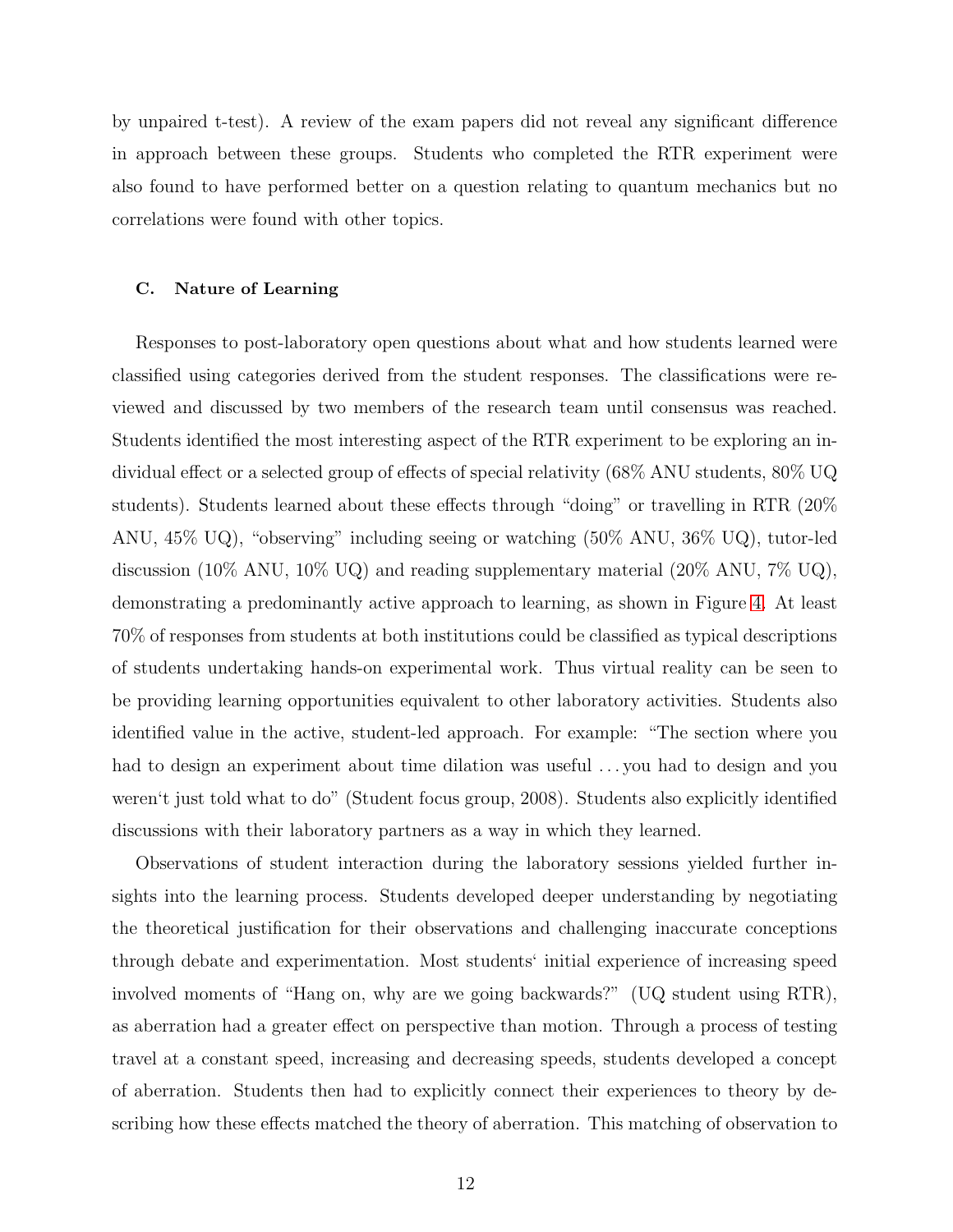

<span id="page-12-0"></span>FIG. 4: Classified student open responses for how students learnt through the RTR activity. (ANU and UQ,  $n=52$ )

labelled effects involved discussion within student groups, testing of concepts and guidance from laboratory tutors. Students commented that "initially it was overwhelming – but it gets in your head by the end" (UQ student, unstructured interview). As students moved through various tasks in the laboratory activity, this progression through initial confusion to development of models of understanding, refinement and connection to theory was repeated. The Doppler Effect, which was initially disabled for the experiment, inspired comments like "It's pretty but I don't know what it is" (UQ student using RTR) when turned on. With the support of written material, peers and tutors, these conversations quickly moved to more mature analysis. For example, Student 1: "Why is there a section losing colour?" Student 2: "It's because infrared and ultraviolet and other wavelengths are outside the visible spectrum." (Student conversation in UQ laboratory session). These conversations consistently incorporated appropriate terminology and demonstrated the development of appropriate models.

Students who used RTR after lectures or tutorials on special relativity reported benefits from their activity. Experiences in RTR challenged misconceptions students brought to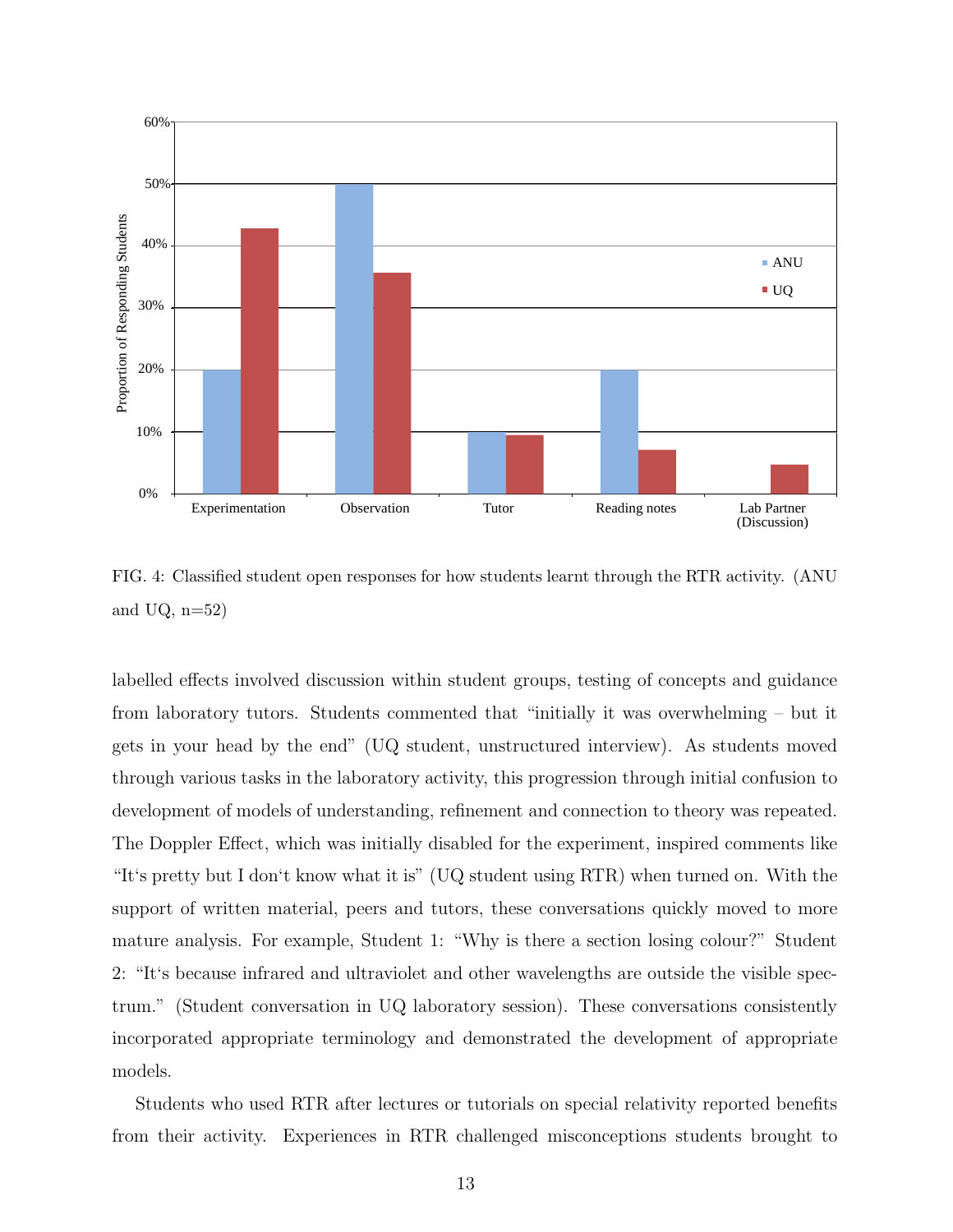the laboratory which were not explicitly targeted in the laboratory activity. A comment: "I thought things would look bigger because you get smaller" (ANU student using RTR) indicated a misconception regarding reference frames that the student then re-developed with the support of the RTR simulation, learning resources and their peers. Students identified value in the focus on connecting the visual model represented in RTR and theory; "I was able to refine my knowledge about some phenomenon, and also finally start assigning the right names to things." (open survey response), "the lecturer was explaining aberration with the rain analogy, which I kind of understood but when I used RTR I went OK so that is what it is" (Student focus group, 2008). "It helps show that while special relativity may seem counter-intuitive it is because our intuition was not developed travelling at near the speed of light" (Student focus group, 2008).

Students who used RTR before their series of lectures and tutorials also identified some benefits. For example: "I have a friend who did it [the experiment] about halfway through special relativity lectures and I was talking to him about it at lunch today, and [he] went, 'Ah, now that you mention it', because when he did this experiment, he suddenly understood – and that makes sense because I can pinpoint the time we were sitting in a row and would often be a little confused as a group of friends and think: it is this, but not quite be sure, and then halfway through he suddenly became more confident . . . and now we know he did the experiment, so that makes sense" (Student focus group, 2008).

#### IV. CONCLUSIONS

Real Time Relativity enables students to encounter phenomena that are outside human experience. The simulation along with an accompanying instructional package has been successfully implemented and studied in an undergraduate laboratory setting at two tertiary institutions. Data was collected through pre- and post-laboratory surveys and concept tests, through focus groups, through observation of student interactions during laboratory sessions and through analysis of exam papers completed by the students.

The study showed that students were able to develop visual models of the effects of special relativity through the use of the simulation. This model aided their understanding and enabled the students to see the topic as less abstract. Students enjoyed the learning experience and became more confident in their understanding of the topic. Post-laboratory evaluations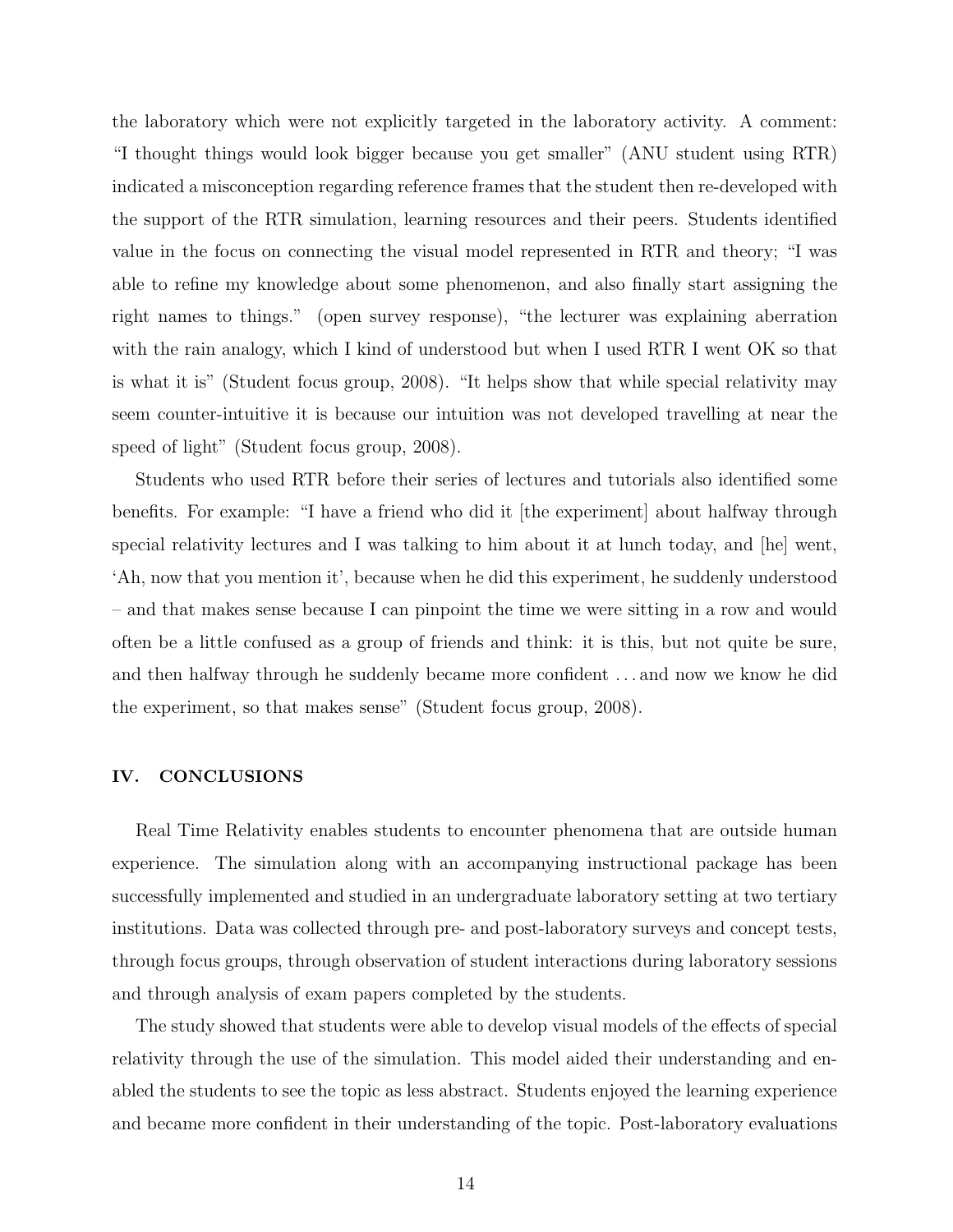showed that not only did students perceive that they had an improved understanding, they were also able to perform better in concept tests about special relativity. Preliminary results showed that completing the experiment aided in answering an exam question based on the lecture component of the course.

In the implementation at the two universities there were some variations in the student types and in the presentation of other relevant learning activities. The fact that the package was robust enough to yield positive responses at each institution, overseen by different staff teams, gives confidence that the RTR simulation and teaching package would perform favourably in wider implementation.

The outcomes of this work show that virtual reality can aid in changing beliefs about reality and can assist in making traditionally difficult abstract topics more accessible. We are currently investigating other topics where a visual approach may aid in student learning, and have begun work on a simulation of concepts in quantum mechanics.

# Acknowledgments

Support for this study has been provided by The Australian Learning and Teaching Council, an initiative of the Australian Government Department of Education, Science and Training. The views expressed in this paper do not necessarily reflect the views of The Australian Learning and Teaching Council.

The Real Time Relativity simulator was originally developed at ANU by Lachlan McCalman, Anthony Searle and Craig Savage.

Real Time Relativity is available free from<http://realtimerelativity.org/>

<span id="page-14-0"></span><sup>1</sup> F. Marton and R. Saljo, "On qualitative differences in learning: I. Outcome and process," British Journal of Educational Psychology 46(1), 4–11 (1976).

<span id="page-14-1"></span><sup>2</sup> R. E. Scherr, "An Investigation of Student Understanding of Basic Concepts in special relativity," Unpublished dissertation, University of Washington, 2001.

<span id="page-14-2"></span><sup>&</sup>lt;sup>3</sup> N. D. Mermin, "It's about time: understanding Einstein's relativity," Princeton University Press, Princeton, N.J. (2005).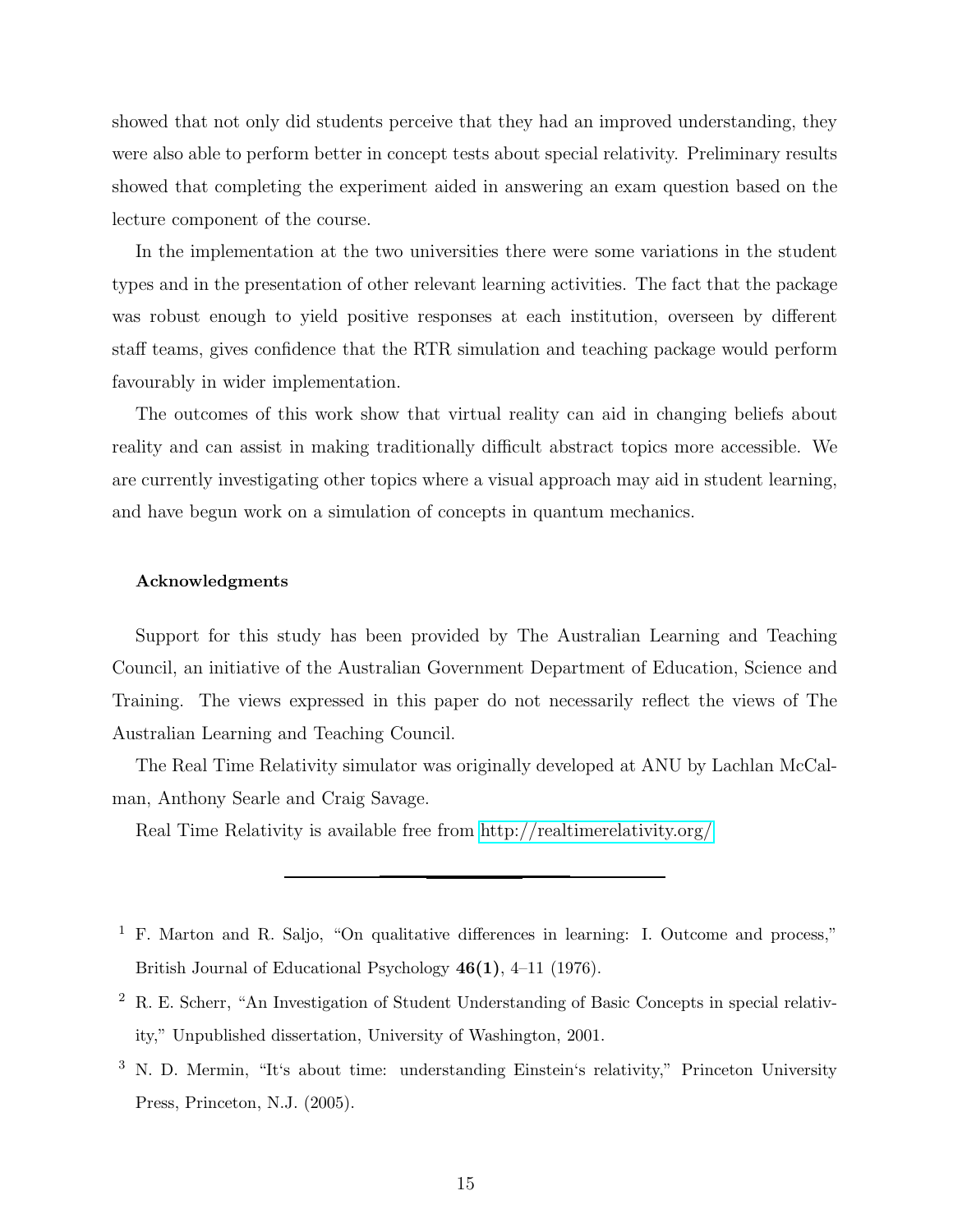- <span id="page-15-0"></span><sup>4</sup> R. E. Scherr, P. S. Shaffer, and S. Vokos, "Student understanding of time in special relativity: Simultaneity and reference frames," Am. J. Phys. Supplement 69, S24–S35 (2001).
- <span id="page-15-1"></span><sup>5</sup> R. E. Scherr, P. S. Shaffer, and S. Vokos, "The challenge of changing deeply held student beliefs about the relativity of simultaneity," Am. J. Phys. 70, 1238–1248 (2002).
- <span id="page-15-2"></span> $6\,$  A. J. Mallinckrodt, "Relativity Theory Versus the Lorentz Transformations," Am. J. Phys. 61, 760 (1993).
- <span id="page-15-3"></span><sup>7</sup> N. D. Mermin, "Lapses in relativistic pedagogy," Am. J. Phys. 62, 11 (1994).
- <span id="page-15-4"></span><sup>8</sup> M. S. Greenwood, "Relativistic addition of velocities using Lorentz contraction and time dilation," Am. J. Phys. 50,1156–1157 (1982).
- <span id="page-15-5"></span><sup>9</sup> A. Gjurchinovski, "Relativistic addition of parallel velocities from Lorentz contraction and time dilation," Am. J. Phys. 74, 838–839 (2006).
- <span id="page-15-6"></span><sup>10</sup> T. Coan, T. Liu and J. Ye, "A compact apparatus for muon lifetime measurement and time dilation demonstration in the undergraduate laboratory," Am. J. Phys. 74, 161–164 (2006).
- <span id="page-15-7"></span><sup>11</sup> N. Easwar and D. A. MacIntire, "Study of the effect of relativistic time dilation on cosmic ray muon flux – An undergraduate modern physics experiment," Am. J. Phys. 67, 589–592 (1991).
- <span id="page-15-8"></span><sup>12</sup> M. Lund and U. I.Uggerhoj, "Experimental special relativity with a meter stick and a clock," Am. J. Phys. 77, 757–761 (2008).
- <span id="page-15-9"></span><sup>13</sup> G. Gamow, "Mr Tompkins in paperback," Cambridge University Press, Cambridge, England (1965).
- <span id="page-15-10"></span><sup>14</sup> D. Weiskopf, S. Bar, M. Borchers, T. Ertl, M. Falk, O. Fechtig, R. Frank, F. Grave, P. Jezler, A. King, U. Kraus, T. Muller, H. Nollert, I. R. Mendez, H.Ruder, T. Schafhitzel, C. Zahn and M. Zatloukal, "Explanatory and Illustrative Visualization of Relativity and Astrophysics," Proc. IEEE Conf. Visualization (2005).
- <span id="page-15-11"></span><sup>15</sup> E. F. Taylor, "Space-time Software: Computer Graphics Utilities in special relativity," Am. J. Phys. 57, 508–514 (1988).
- <span id="page-15-12"></span><sup>16</sup> M. Belloni, W. Christian and M. H. Darcy, "Teaching special relativity Using Physlets," The Physics Teacher 42, 8–14 (2004).
- <span id="page-15-13"></span><sup>17</sup> D. Carr, T. Bossomaier, and K. Lodge, "Designing a Computer Game to Teach Einsteins Theory of Relativity," Proc. Computer Graphics, Imaging and Visualisation (2007).
- <span id="page-15-14"></span><sup>18</sup> C. Savage, A. Searle and L. McCalman, "Real Time Relativity: Exploratory learning of special relativity," Am. J. Phys. 75, 791–798 (2007).